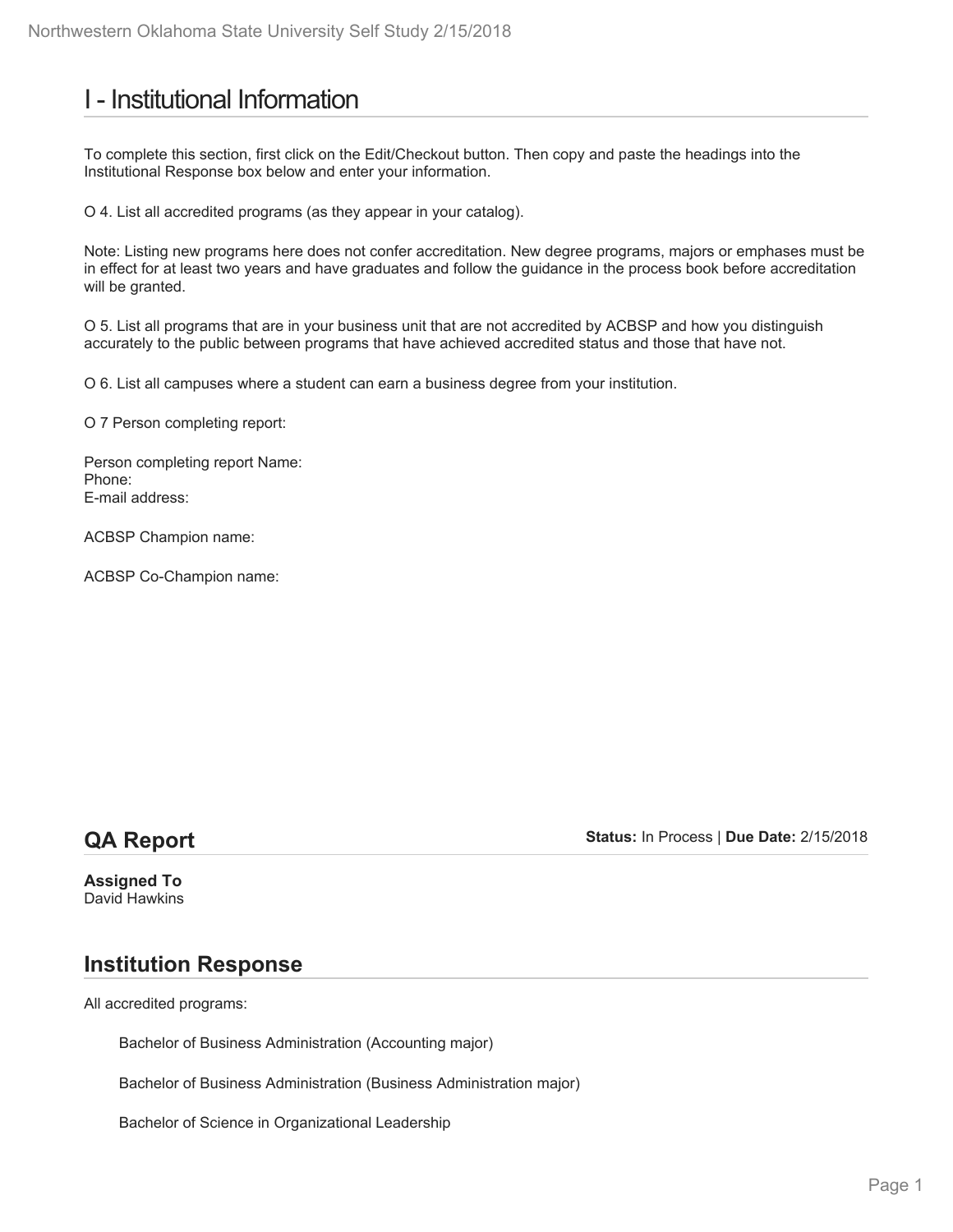Bachelor of Applied Arts and Sciences (Technical Management major)

All programs not accredited by ACBSP:

Not applicable

All campuses where a student can earn a business degree

There has been no change since the last quality assurance report. The online program was initiated in the year of the site visit but was not in existence during the self-study year. All Division of Business Programs are administered and presented by one Division of Business faculty. The division uses ITV and online courses to deliver courses to students at the various locations:

NWOSU Alva campus (main campus)

NWOSU Enid campus (satellite campus)

NWOSU Woodward campus (satellite campus)

University Center at Ponca City

Oklahoma state correctional institutions

Online [Business Administration/Accounting major classes are 100% online/distance; degree requirements (general education classes) are not 100% online]

Person completing report

Name: Dr. Wm. David Hawkins Phone: 580.327.8440 E-mail address: wdhawkins@nwosu.edu

ACBSP Champion name: Dr. Steven Palmer

ACBSP Co-Champion name: Dr. Wm. David Hawkins

### **Sources**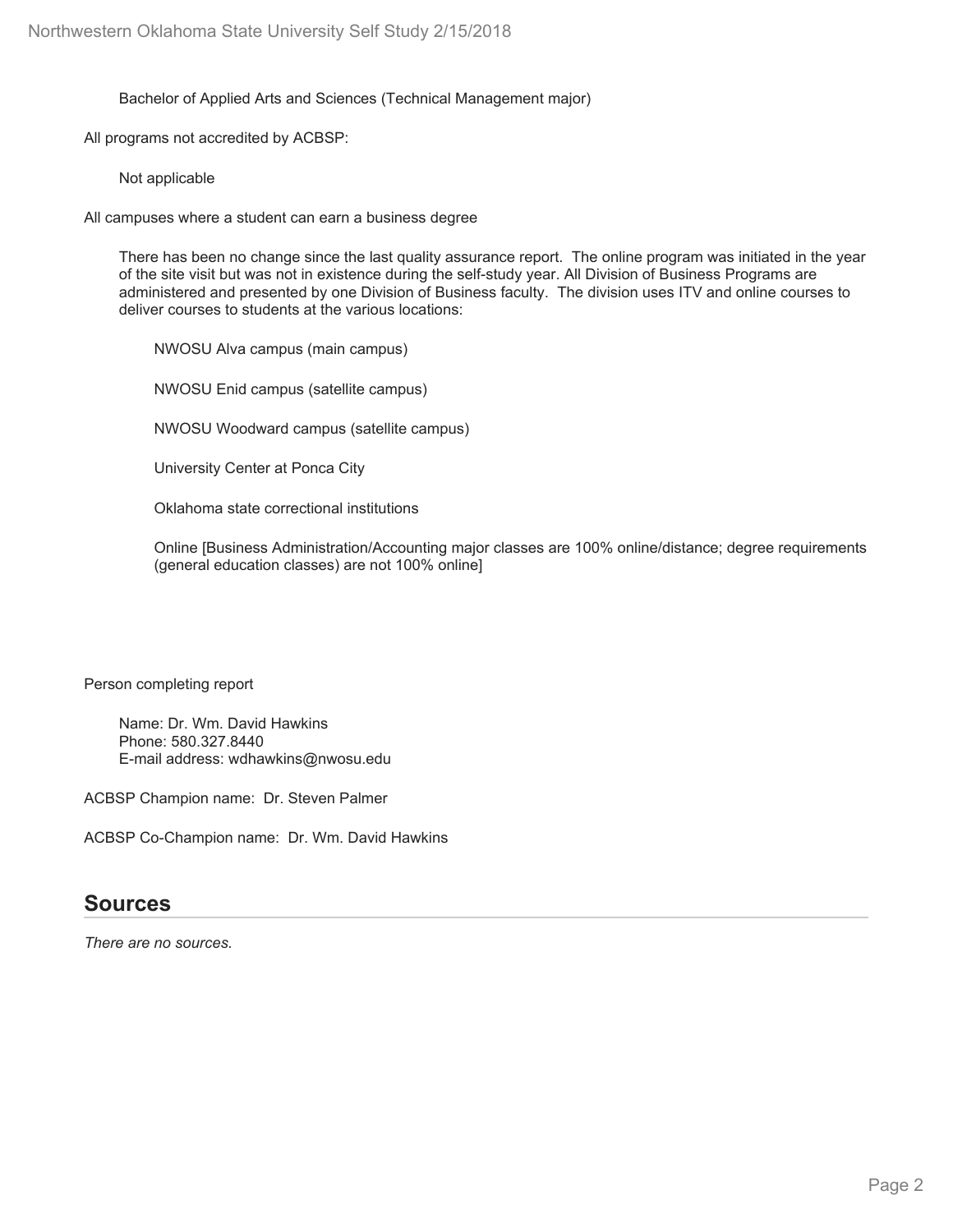# II - Status Report on Conditions and Notes

O 8. Conditions or Notes to be addressed: You do not need to address Opportunity for Improvement (OFI).

Please explain and provide the necessary documentation/evidence for addressing each condition or note since your last report.

Are you requesting the Board of Commissioners to remove notes or conditions? (If the justification for removal is lengthy consider attaching an appendix to QA report).

Remove Note:

Remove Condition:

If you are not removing a note or condition, please list the note(s) or condition(s) below and explain the progress made in removing same.

Do Not Remove Note or Condition:

## **QA Report**

**Status:** Not Started | **Due Date:** Not Set

**Assigned To** Not Assigned

## **Institution Response**

No notes or conditions currently exist with NWOSU.

## **Sources**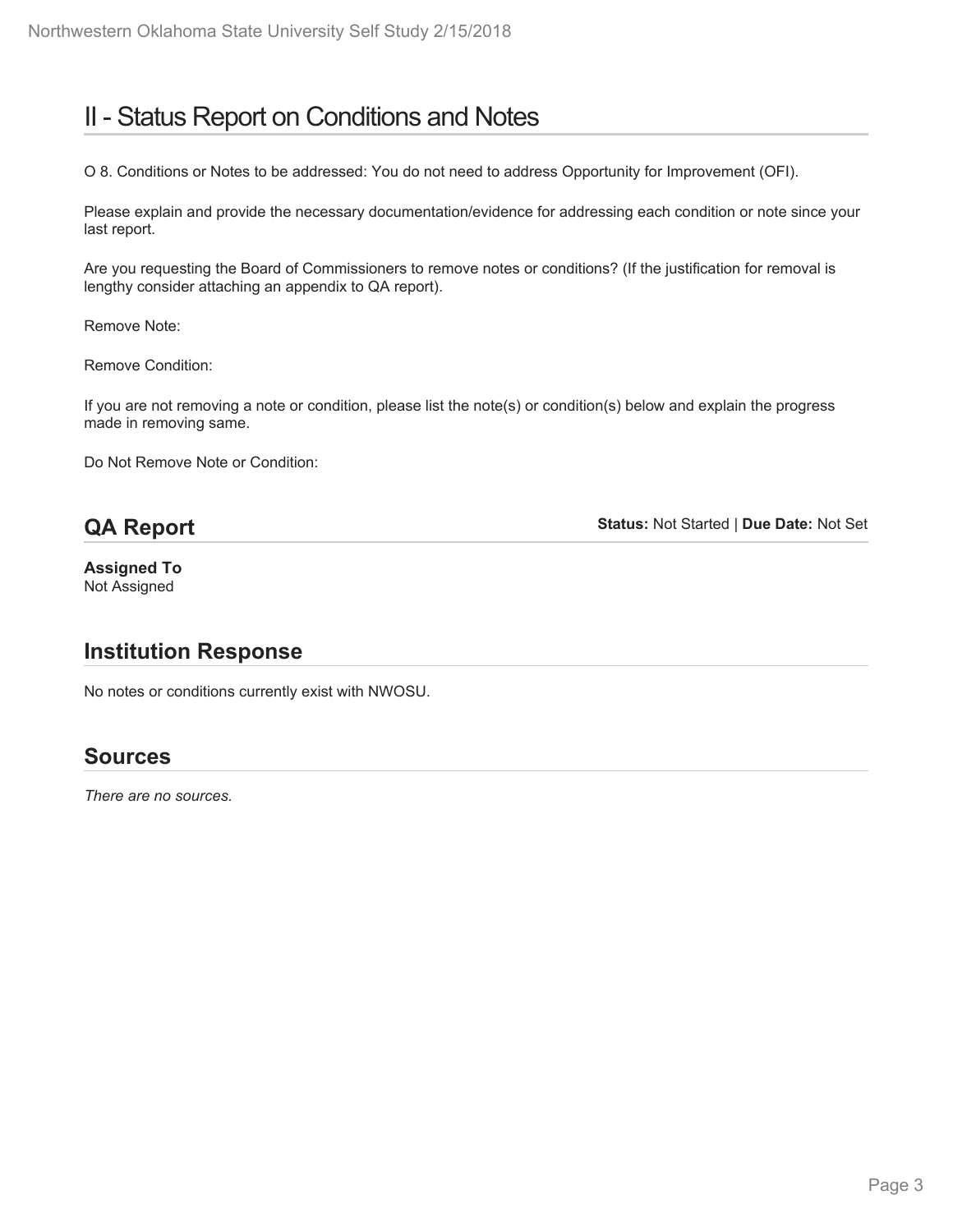# III - Public Information

Item III in the QA report applies to Overview Item 5g in the Baccalaureate/Graduate Degree Standards and Criteria book.

Accredited business programs must routinely provide reliable information to the public on their performance, including student achievement. **A direct link to aggregate business student results should be placed on your business page website. Ensure the link goes directly to business students' results such as the example in the evidence file above under ACBSP Documents, Good Example of Public Information.**

**1. Student Learning Outcome Assessment Results:** Such as what you report in standard #4, Criterion 4.2 - Major Field Test in Business (MFT), accounting SLO assessment results, management SLO assessment results, critical thinking SLO assessment results, team building SLO assessment results, communication SLO assessment results, etc. **A link to the spreadsheet tab "Standard 4 Results" found in the evidence file (ACBSP Documents folder) of this online reporting portal should be placed on your website.** A link to these tables is provided in the Evidence File and located in the ACBSP Documents folder at the top of this page.

**2. Program Results for Business Students:** Such as graduation rates, retention rates, job placement, etc. How do you make the results public? **A link to "Standard 6 - Table 6.1" found in the evidence file (ACBSP documents folder) should be placed on your website.** A link to these tables is provided in the Evidence File and located in the ACBSP Documents folder at the top of this page. Ensure the link goes directly to business students' results such as the example on the ACBSP website located under Baccalaureate/Graduate degree accreditation.

## **QA Report**

**Status:** In Process | **Due Date:** Not Set

**Assigned To** Not Assigned

## **Institution Response**

The Division of Business participates in an open and transparent format regarding its curriculum, student performance, and faculty qualifications. All documents regarding ACBSP accreditation and student performance can be found on the NWOSU/DOB website: Academics/School of Professional Studies/Business (www.nwosu.edu/school-of-professional-studies/business).

ACBSP Accreditation information is under tab Accreditation. Under the Accreditation tab is a link to the ACBSP homepage and the four accredited degrees offered by NWOSU - Accounting (BBA), Business Administration (BBA), Organizational Leadership (BS) and Technical Management (BAAS). The ACBSP logo is an active clickable link.

Assessment and Public information link is under tab Assessment/Public Disclosures. Active links include NWOSU Factbook for AY16-17, Peregine results for AY15-16, 16-17, EBI AY15-16, 16-17, link to NWOSU Institutional overview on National Center for Educational Statistics,, and descriptive qualifications of current faculty.

### **Sources**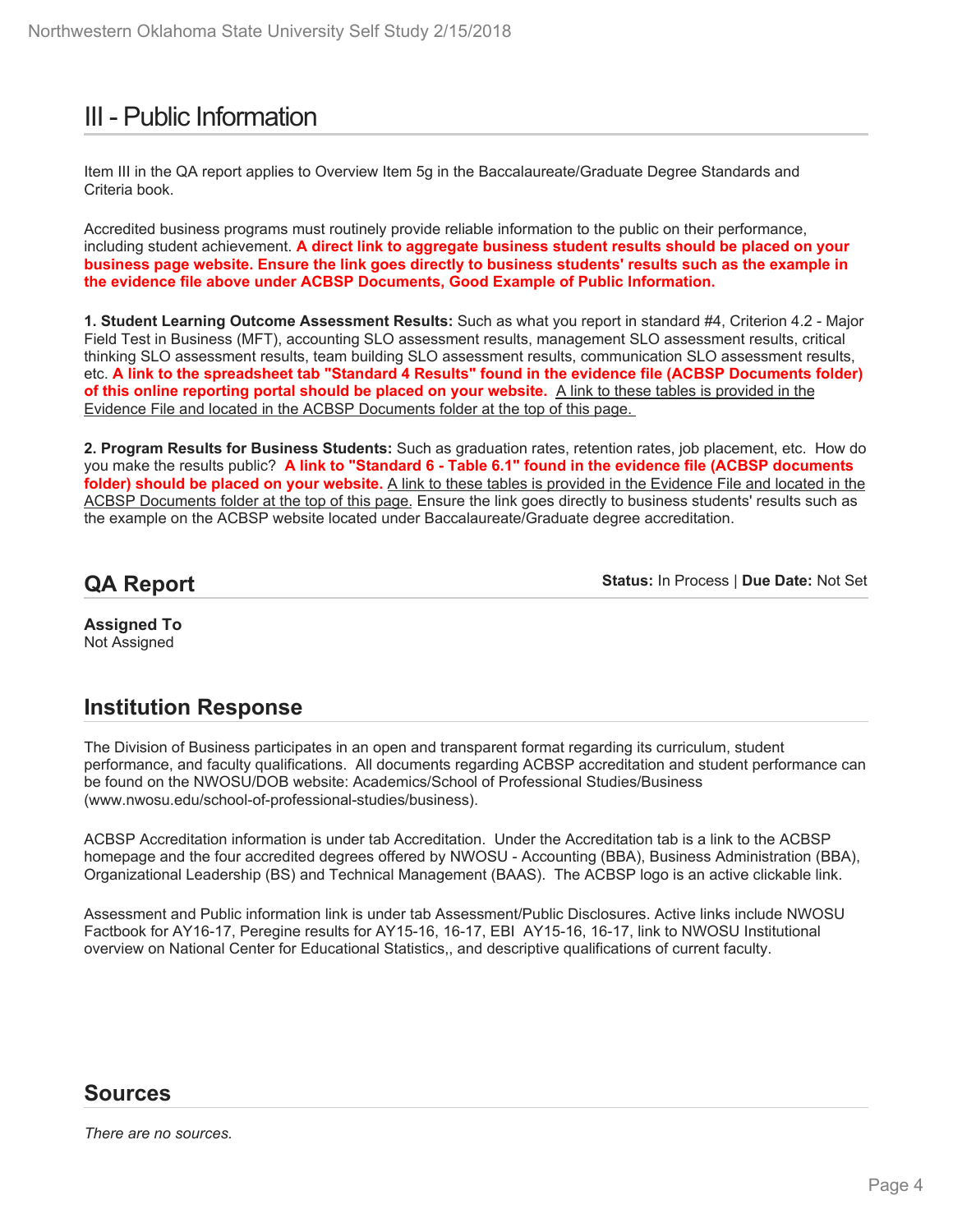# 1 - Standard 1 Leadership

#### **Organization**

- a. List any organizational or administrative personnel changes within the business unit since your last report.
- b. List all new sites where students can earn an accredited business degree (international campus, off-campus on-campus, online) that have been added since your last report.

## **QA Report**

**Status:** Not Started | **Due Date:** Not Set

**Assigned To** Not Assigned

## **Institution Response**

a. Dr. Wm. David Hawkins was appointed Chair of the Division of Business July 1, 2016. Dr. Hawkins joined NWOSU as an Assistant Professor in August 2013. There have been no changes in organization or administrative personnel at the university level since July 1, 2016.

b. There are no new sites where students can earn an accredited business degree that have been added since the last report.

### **Sources**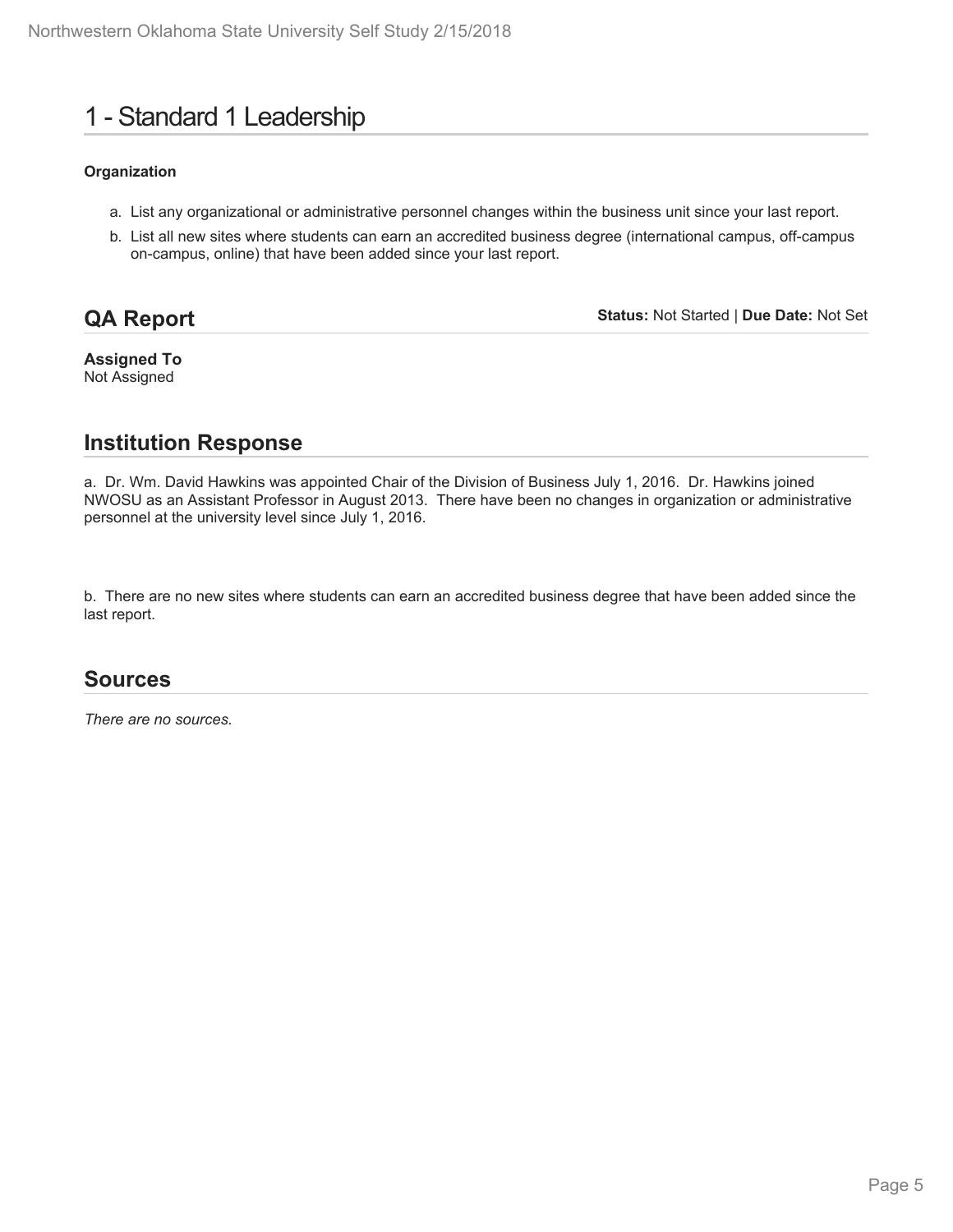# 2 - Standard 2 Strategic Planning

#### **This is an example of tables that you might use below in your institutional response.**

Identify any major changes to the key strategic goals/objectives during this QA reporting period:

| <b>Key Strategic Goals/Objectives</b> | <b>Any Major Changes</b> |  |  |
|---------------------------------------|--------------------------|--|--|
|                                       |                          |  |  |
|                                       |                          |  |  |
|                                       |                          |  |  |
|                                       |                          |  |  |

2. Report the top 3-5 short/long term strategic goals/objectives, summarize the key measures used and progress toward achieving each objective during the current QA reporting period.

| <b>Strategic Objectives</b> | <b>Key Measures</b> | <b>Progress Toward Achievement</b> |  |  |
|-----------------------------|---------------------|------------------------------------|--|--|
|                             |                     |                                    |  |  |
|                             |                     |                                    |  |  |
|                             |                     |                                    |  |  |
|                             |                     |                                    |  |  |
|                             |                     |                                    |  |  |

3. If there have been any significant changes to your strategic planning process (for example, new stakeholders, new process steps, etc.) during the QA reporting period, please report them in a table similar to this.

#### **Strategic Planning Process Changes Summary**

**QA Report**

**Status:** Not Started | **Due Date:** Not Set

**Assigned To** Not Assigned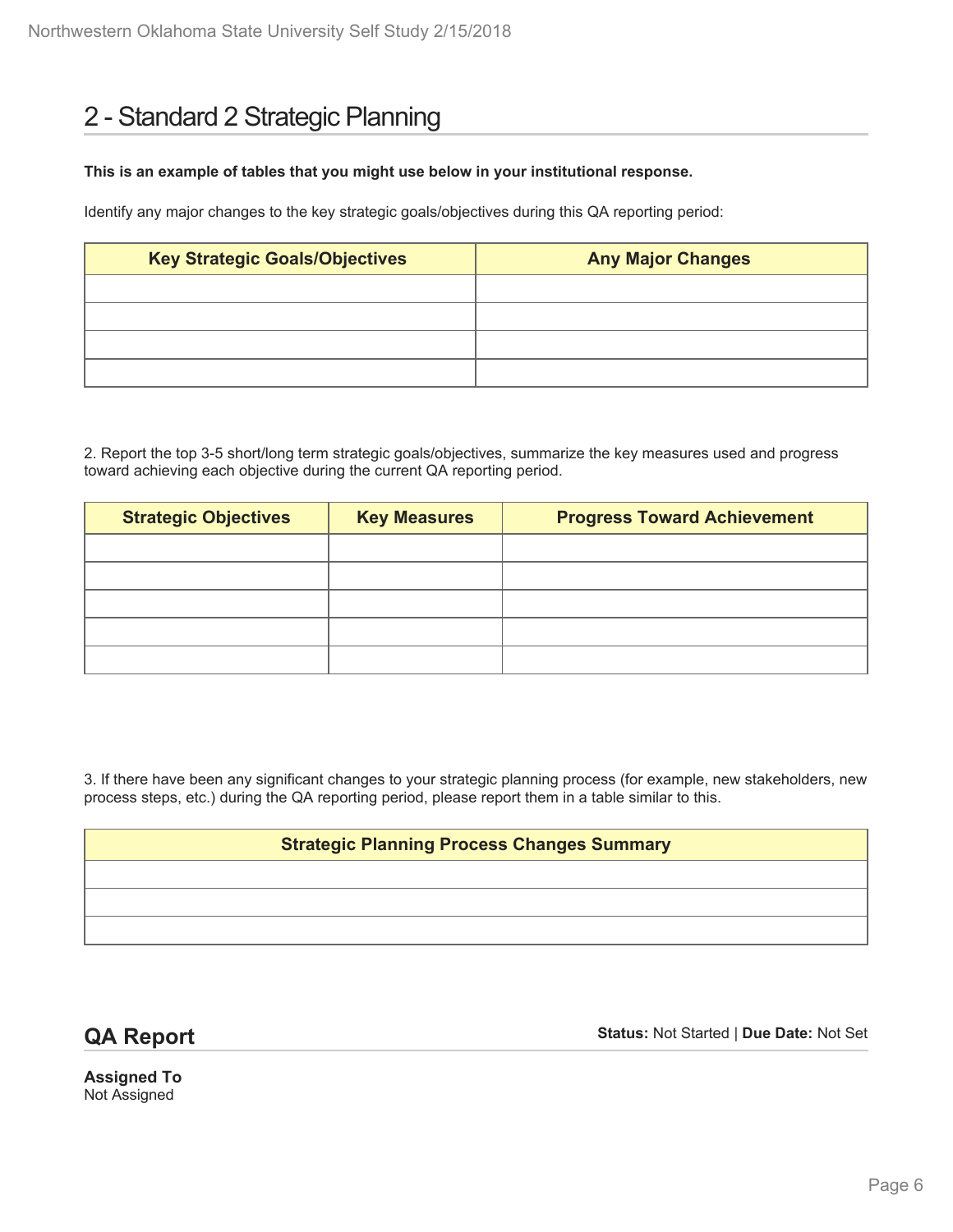## **Institution Response**

1. New strategic goals: Response is in Standard 2 Strategic Plan Table. Update of strategic plan from AY14-15 is in Standard 2 Strategic Plan Table, AY14-15 Update.

3. No changes to the strategic planning process.

### **Sources**

- Standard\_2\_STRATEGIC\_PLAN\_Table
- Standard\_2\_STRATEGIC\_PLAN\_Table\_AY14-15\_UPDATE2018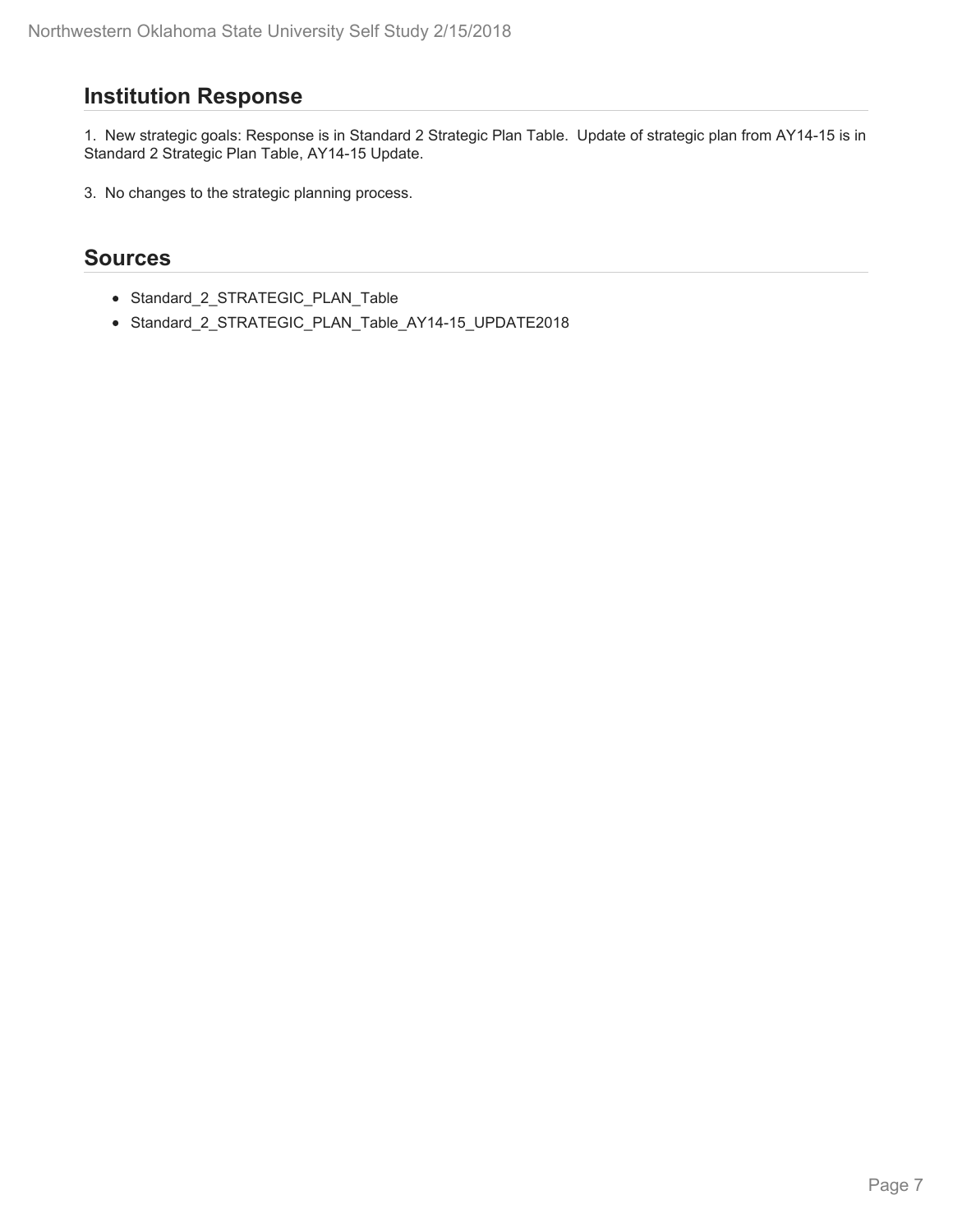# 3 - Standard 3 Student and Stakeholder Focus

Complete the Standard 3 - Student- and Stakeholder-Focus Results table, found under the Evidence File tab above.

Provide three or four examples, reporting what you consider to be the most important data. It is not necessary to provide results for every process.

Student- and stakeholder-focused results examine how well your organization satisfies students and stakeholders key needs and expectations.

*Performance measures may include: satisfaction and dissatisfaction of current and past students and key stakeholders, perceived value, loyalty, persistence, or other aspects of relationship building, end of course surveys, alumni surveys, Internship feedback, etc.*

*Measurement instrument or processes may include end of course surveys, alumni surveys, Internship feedback, etc.*

Each academic unit must demonstrate linkages to business practitioners and organizations, which are current and significant, including an advisory board.

Periodic surveys should be made of graduates, transfer institutions, and/or employers of graduates to obtain data on the success of business programs in preparing students to compete successfully for entry-level positions.

| <b>Performance Measure:</b><br>What is your goal? The<br>goal should be<br>measurable. | What is your<br>measurement instrument<br>or process? (indicate<br>length of cycle) | <b>Current</b><br><b>Results:</b><br><b>What are</b><br>vour current<br>results? | <b>Analysis of</b><br><b>Results:</b><br>What did you<br>learn from your<br>results? | <b>Action Taken or</b><br>Improvement made:<br><b>What did you</b><br>improve or what is<br>vour next step? | Provide a graph or table of resulting<br>trends (3-5 data points preferred) |
|----------------------------------------------------------------------------------------|-------------------------------------------------------------------------------------|----------------------------------------------------------------------------------|--------------------------------------------------------------------------------------|-------------------------------------------------------------------------------------------------------------|-----------------------------------------------------------------------------|
|                                                                                        |                                                                                     |                                                                                  |                                                                                      |                                                                                                             | <b>Alumni Satisfaction:</b><br>2009 - 2013                                  |
|                                                                                        |                                                                                     |                                                                                  | Overall satisfaction<br>exceeded the goal, but                                       | Increased the                                                                                               | 100<br>50                                                                   |
| Example) Alumni Satisfaction for                                                       |                                                                                     | Three years of                                                                   | students requested                                                                   | opportunities for                                                                                           |                                                                             |
| pusiness programs will be at or                                                        |                                                                                     | positive trend data                                                              | additional internships &                                                             | internships and assistance                                                                                  |                                                                             |
| above 80%                                                                              | Annual alumni survey                                                                | exceeding goal                                                                   | job placement assistance. with job placement.                                        |                                                                                                             |                                                                             |

## **QA Report**

**Status:** Not Started | **Due Date:** Not Set

# **Assigned To**

Not Assigned

## **Institution Response**

To comply with Standard 3, the following instruments are used to gather input and feedback from significant stakeholders.

#### **Students**

#### *SkyFactor*

NWOSU-DOB has used Skyfactor/EBI Undergraduate Business Exit Assessment since AY 12-13. The survey is completed by students enrolled in the capstone course. Results are shared with DOB faculty, NWOSU Administration, and members of the Business Advisory Council. The two most recently completed results are posted on the DOB webpage (https://www.nwosu.edu/school-of-professional-studies/business) under the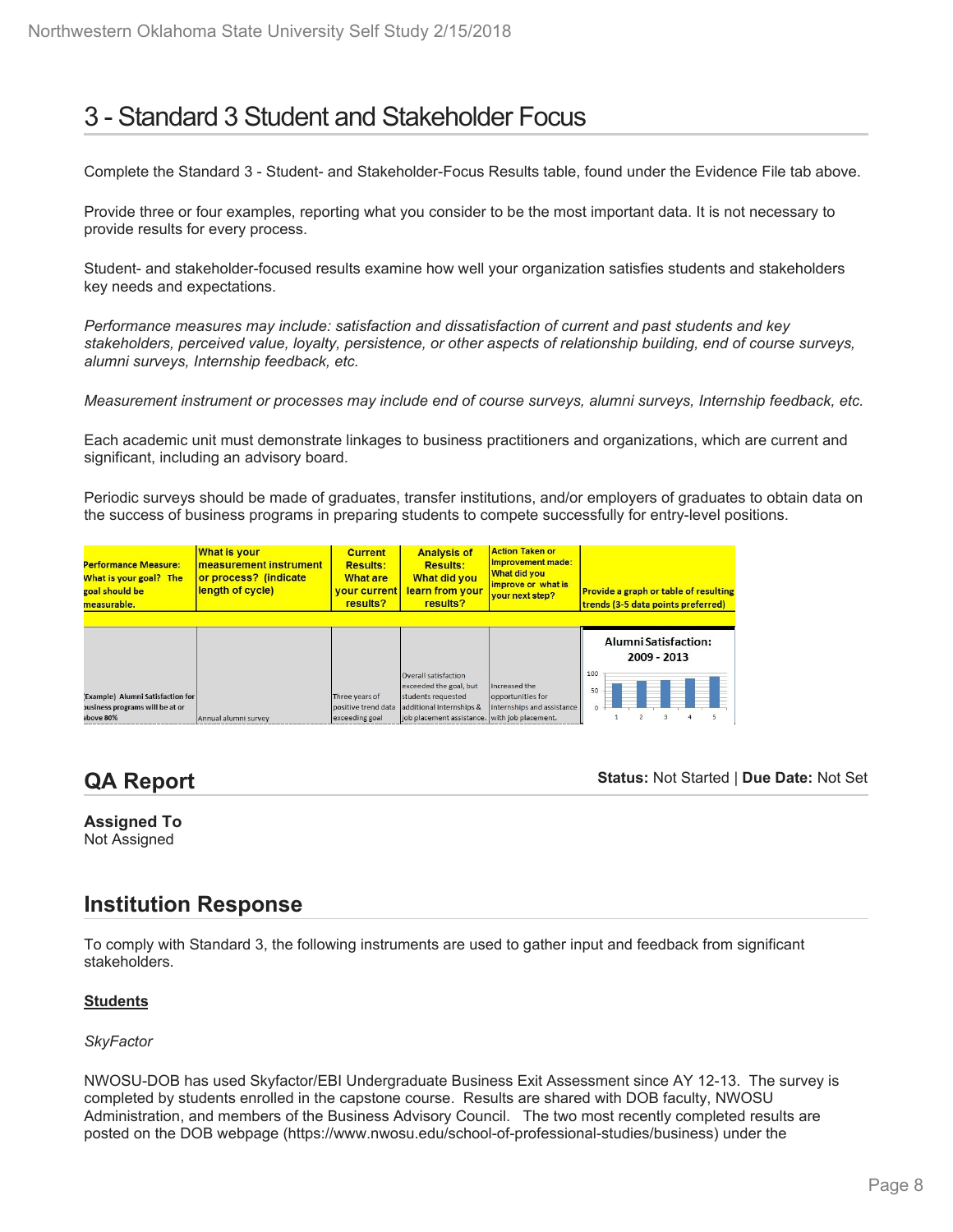#### Assessment/Public Disclosure tab.

Results of the survey are discussed during the annual DOB faculty meeting at the beginning of the fall semester. An ad hoc committee of DOB faculty is formed to look at specific trends or other significant shortcomings revealed in the survey and recommendations are made to the DOB faculty to address specific issues or trends.

#### *Senior Focus Group*

During the last week of classes, students enrolled in the capstone course participate in a round table discussion focus group. A member of the DOB faculty who does not teach the capstone course is assigned to be present at one of the four teaching sites (Alva, Woodward, Enid, and Ponca City).

A series of open ended questions are put forth to the students regarding their experience at NWOSU and specifically in the DOB. Faculty members rotate asking questions while the other faculty member writes down comments made by the students. Comments screened to redact any personal identifying information and then are sent to the DOB Secretary. The DOB Secretary collates and further redacts any personal or site identifying information so as to make the document applicable to the NWOSU/DOB program holistically, not individually. Information is shared with DOB faculty at the fall faculty meeting.

#### *Student Advisory Committee*

Since AY10-11, the DOB has had an eclectic student advisory committee. Each year, DOB faculty submit the name of potential members to the DOB chair for further consideration. Specific efforts are made to have students represent major demographics of the DOB student body: 1) each of the four campuses (Alva, Enid, Woodward, and Ponca City), 2) athletes/non-athletes, 3) male/female, 4) business major/accounting majors, 5) traditional/nontraditional students, and 6) caucasian/minority.

Members of the SAC meet with the DOB Chair to discuss their role and function as a member of the SAC. Student members then solicit feedback from their fellow-students throughout a 4-week period of time, asking open-ended questions and probing for other input and comments from the larger student body.

All DOB faculty members are present during the Student Advisory Committee. Faculty discuss with the SAC comments and probe for further explanation or detail on any topic that needs clarification. The information revealed is summarized and shared with all the DOB faculty and with the VP of Academics Affairs and with the Dean of Faculty.

#### *Alumni*

Efforts to survey NWOSU-DOB alumni have not been as successful as desired. In AY12-13, an alumni survey was provided through EBI/Skyfactor and 17 respondents participated. Since then, participation in the alumni survey has been disappointing. Collaborative efforts between the DOB and the Alumni Relations Office has not produced better participation either as the one survey issued through the Alumni Office resulted in a very low participation rate.

The lack of participation with alumni has been discussed with the Chair of the Business Advisory Council. The Chair has committed to bringing the issue to the whole BAC for their input and advice on how to improve alumni participation in the DOB survey.

#### **Business Community**

#### *Business Advisory Council*

The Division of Business created the Business Advisory Board in AY 09-10. Over time, participation in the activities of the BAC decreased. In AY16-17, a concerted effort was made to rebuild membership in the BAC and to ensure that the membership reflected the communities and professions in which NWOSU-DOB students live and work. The annual meeting held each spring semester rotates to each of the major NWOSU sites so as to involve local participation and to reduce the travel burden by any one particular constituency. The schedule is: AY16-17 - Enid, AY17-18 - Woodward, AY18-19 - Alva, AY19-20 - Enid.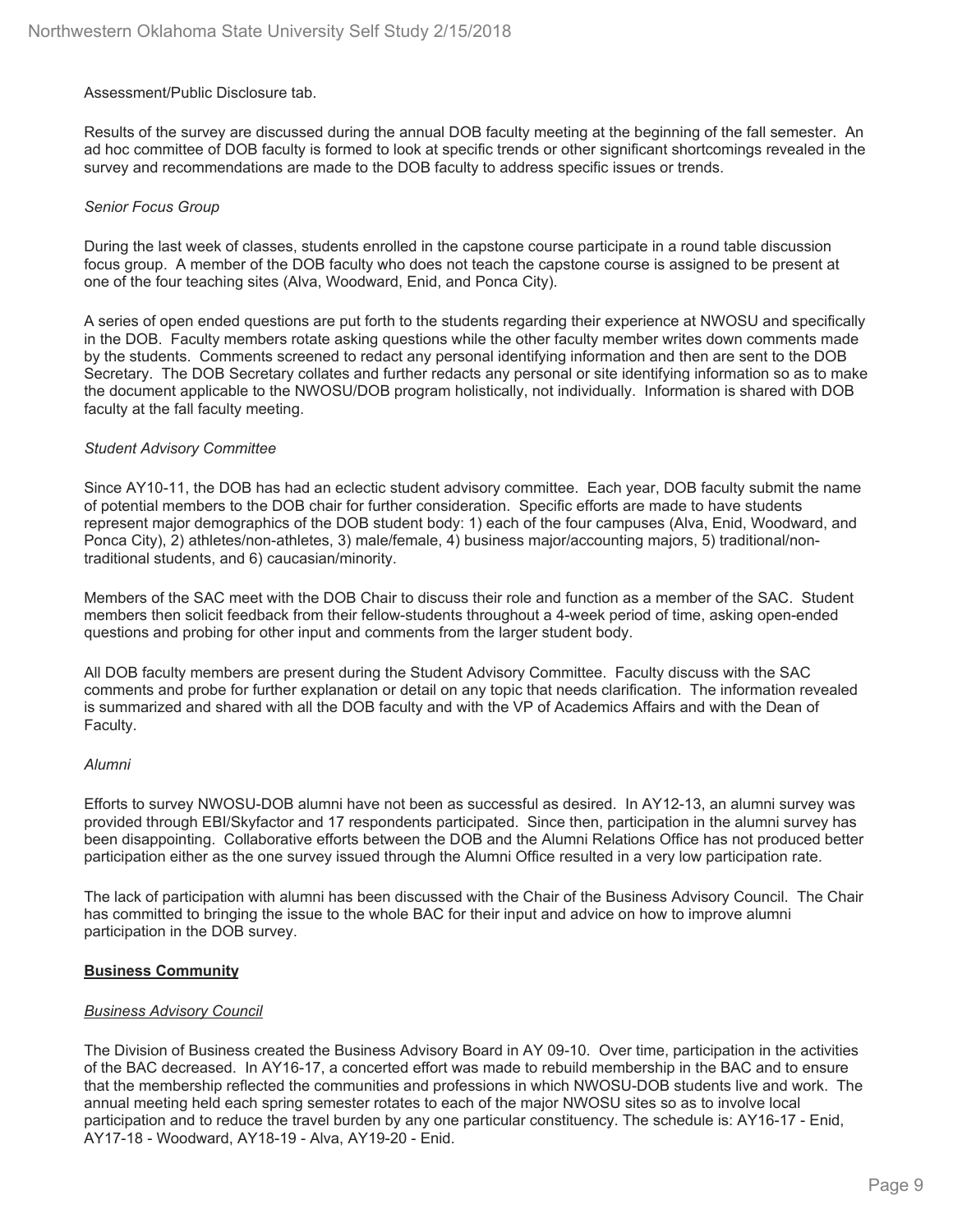At the annual BAC, members recommended that they have more involvement and connection to NWOSU students and that one annual meeting was not enough connection to DOB Faculty and students. Upon recommendation and support of the BAC, a site meeting at each of the four major learning sites would be held each fall, most likely in September. These meetings were first conducted in September 2017 with a very positive response by BAC members, DOB faculty, and DOB students. A total of 10 BAC members, 8 faculty, 9 students, and 3 members of NWOSU/University Center at Ponca City attended the first series of luncheons. The breakdown by site is: Ponca City - 2 BAC members, 1 UC Administrator, 2 DOB faculty, and 1 DOB student, Enid - 3 BAC members, 4 DOB faculty, 2 DOB students, Alva - 4 BAC members, 4 DOB faculty, 2 DOB students, and Woodward - 4 BAC members, 2 NWOSU Administration, 2 DOB faculty, and 4 DOB students.

Information shared at each of the local site luncheon will be shared with the BAC at the annual Spring meeting in Woodward scheduled for Spring 18.

#### *Chambers of Commerce*

NWOSU has participated with the local Chamber of Commerce in each location for several years. For AY17-18, Dr. Nnanna was replaced as the member for the Woodward Chamber by Ms. Jana Walker. Dr. Moore who participated in the Alva Chamber left NWOSU and his replacement has not been decided. Dr. Breyley is a member of the Enid Chamber and he is retiring at the end of AY17-18. His replacement has not been named. These positions will need to be filled by the beginning of the AY18-19.

#### *Regional Business Survey*

Attempts to have local and regional business owners reply to a survey has been predominantly disappointing in the past few years. The local Chamber of Commerce in Alva, Enid, and Woodward assisted in the distribution of information about the survey to their members. Responses were so few that no reliable data could be extrapolated and no significant conclusions could be made. With faculty members being reassigned to memberships at all three sites, new efforts will be done to have each respective Chamber assist in the distribution and collection of the survey. However, as faculty members meet with various business owners, hiring managers, site managers, a dialogue between faculty members and individuals within the business community takes place about the skills and abilities of the professional world and the shortcomings of graduating seniors from NWOSU and other institutions. Most comments made during this dialogue match findings from national surveys as presented in published media.

### **Sources**

• Standard 3\_Table\_AY17\_18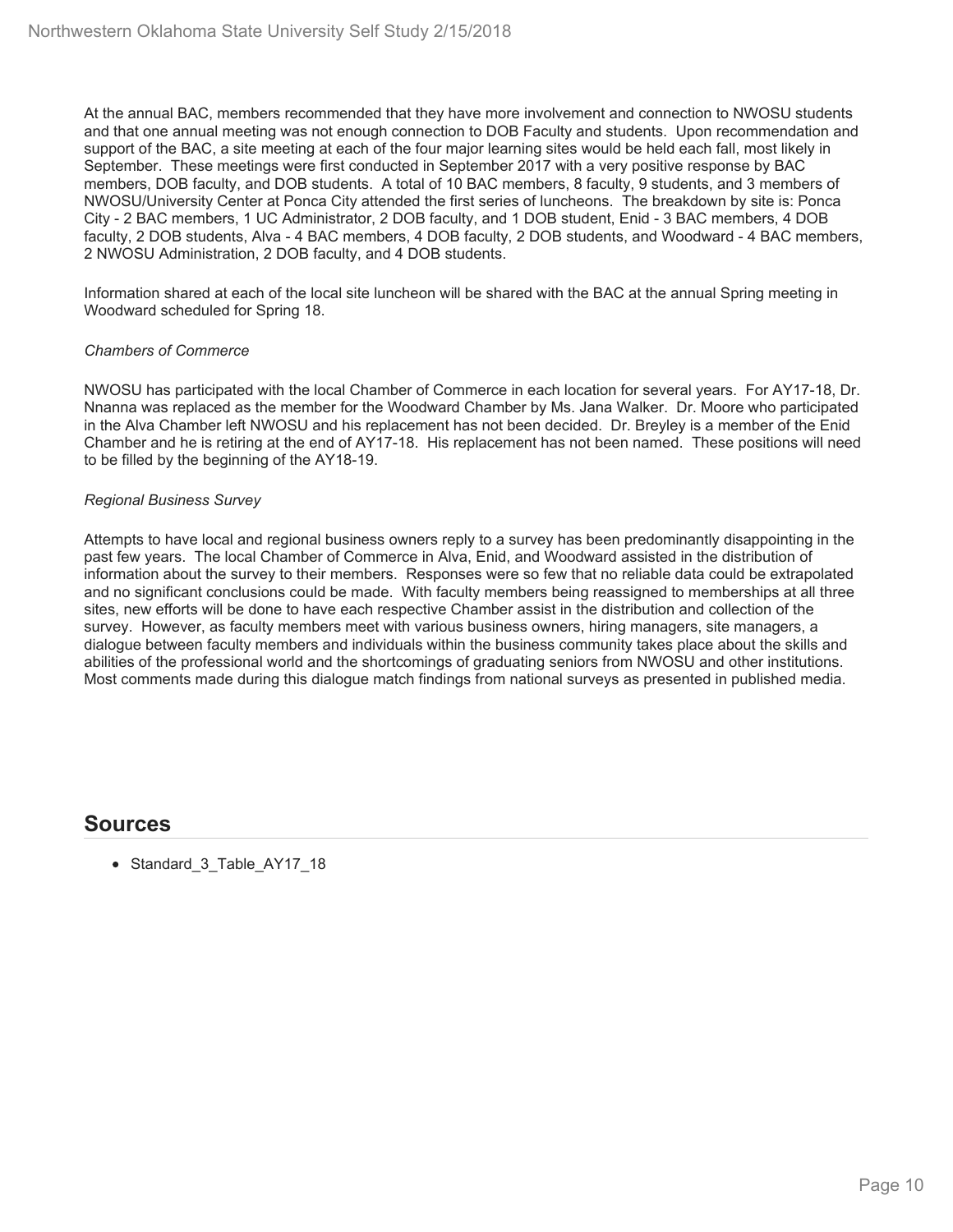# 4 - Standard 4 Measurement and Analysis of Student Learning and **Performance**

#### a. **Program Outcomes.**

#### **List outcomes by accredited programs. Many of the program outcomes should be used as part of a student learning assessment plan and be measurable.**

State the learning objectives for each program (MBA, Ph.D., BBA, AA, etc.) accredited. A program is defined as follows: a plan of study is considered a program when it requires a minimum of 12 credit hours of coursework beyond the CPC and/or is recorded on a student's transcript (ex. Business Administration: major/concentration/option/specialization in Accounting, Finance, Marketing, etc.)

#### b. **Performance Results.**

**Complete Table Standard 4 - Student Learning Results found under the Evidence File tab above. One example from each accredited program must be provided. If only one or two programs are accredited, provide three examples, reporting what you consider to be the most important data. It is not necessary to provide results for every process.**

## **QA Report**

**Status:** Not Started | **Due Date:** Not Set

#### **Assigned To** Not Assigned

## **Institution Response**

In Spring 2014, the Division of Business faculty made the decision to change the assessment test from the Major Field Test (MFT) administered by ETS to the Peregrine Academic Services assessment test (PAS) effective in AY 2014-2015. The decision made in AY 2014-2015 has not been changed through Spring 18. The data and availability of report modification with the Peregrine exam has been beneficial. The faculty believed the PAS test was a better fit for our assessment efforts for the following reasons:

pre-test/post-test model

- separate Accounting and Business Administration tests
- PAS test tests the 12 CPC components of ACBSP standards
- Ability to customize the exams
- No proctor requirement beneficial for online students
- Availability of raw data
- Pay as you go versus pre-payment of tests in blocks
- Longitudinal reporting availability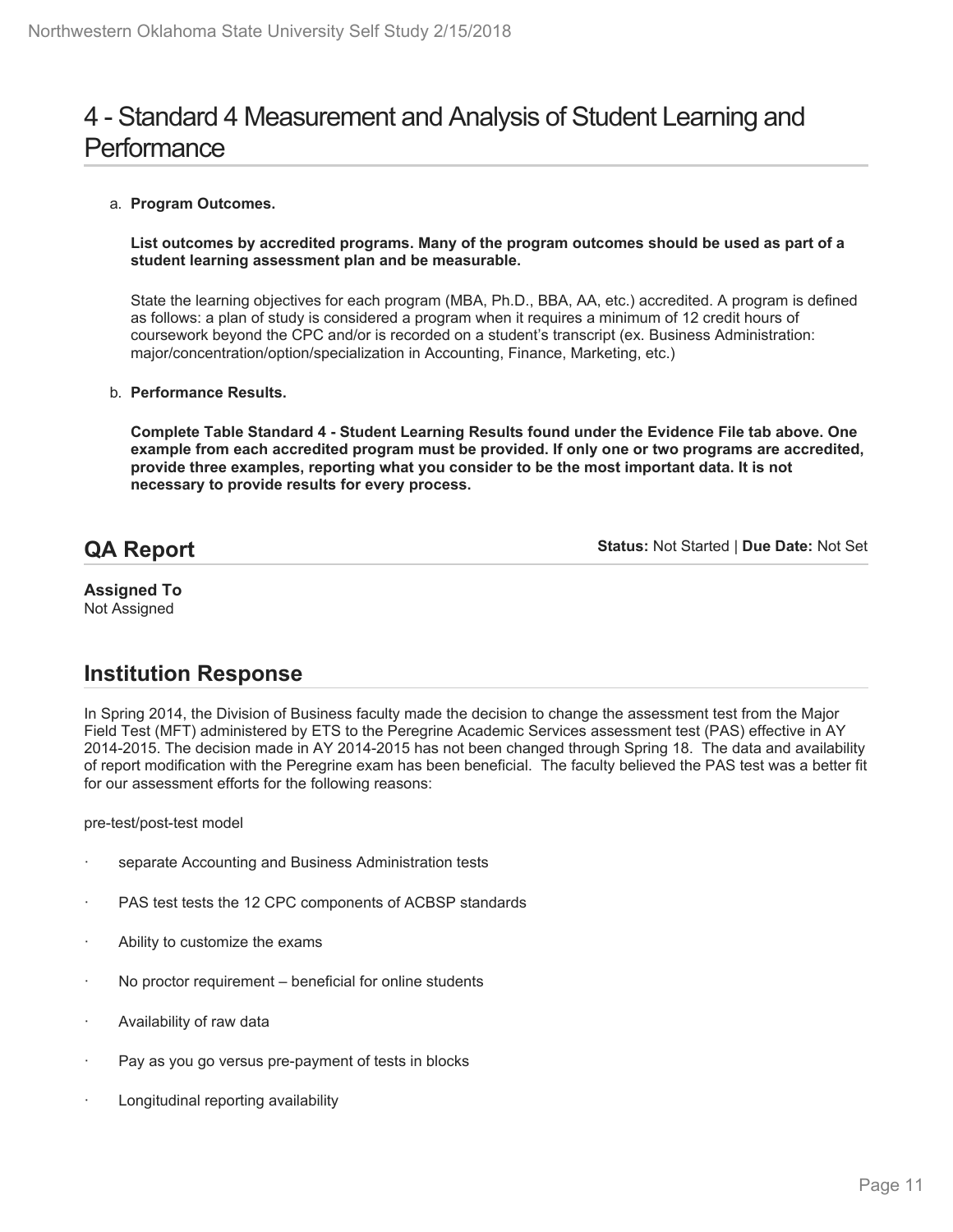- · Unlimited options regarding cohorts
- Immediate availability of results
- Subject-level analysis

The faculty unanimously adopted a new Assessment Plan incorporating the recommended changes effective with the 2014-2015 academic year. No changes have been made but a holistic review of the curriculum and Assessment Plan along with SLO has begun in Spring 2018. The current Student Learning Outcomes is attached.

 The most recent Assessment Report was finalized in 2016. The current Assess Report covering through AY 16-17 will be finalized in Spring 2018.

### **Sources**

- 2014-2015\_Program\_Assessment\_Report\_-\_Final
- Division\_of\_Business\_Program\_Student\_Learning\_Outcomes\_AY\_2015-2016
- TABLE\_4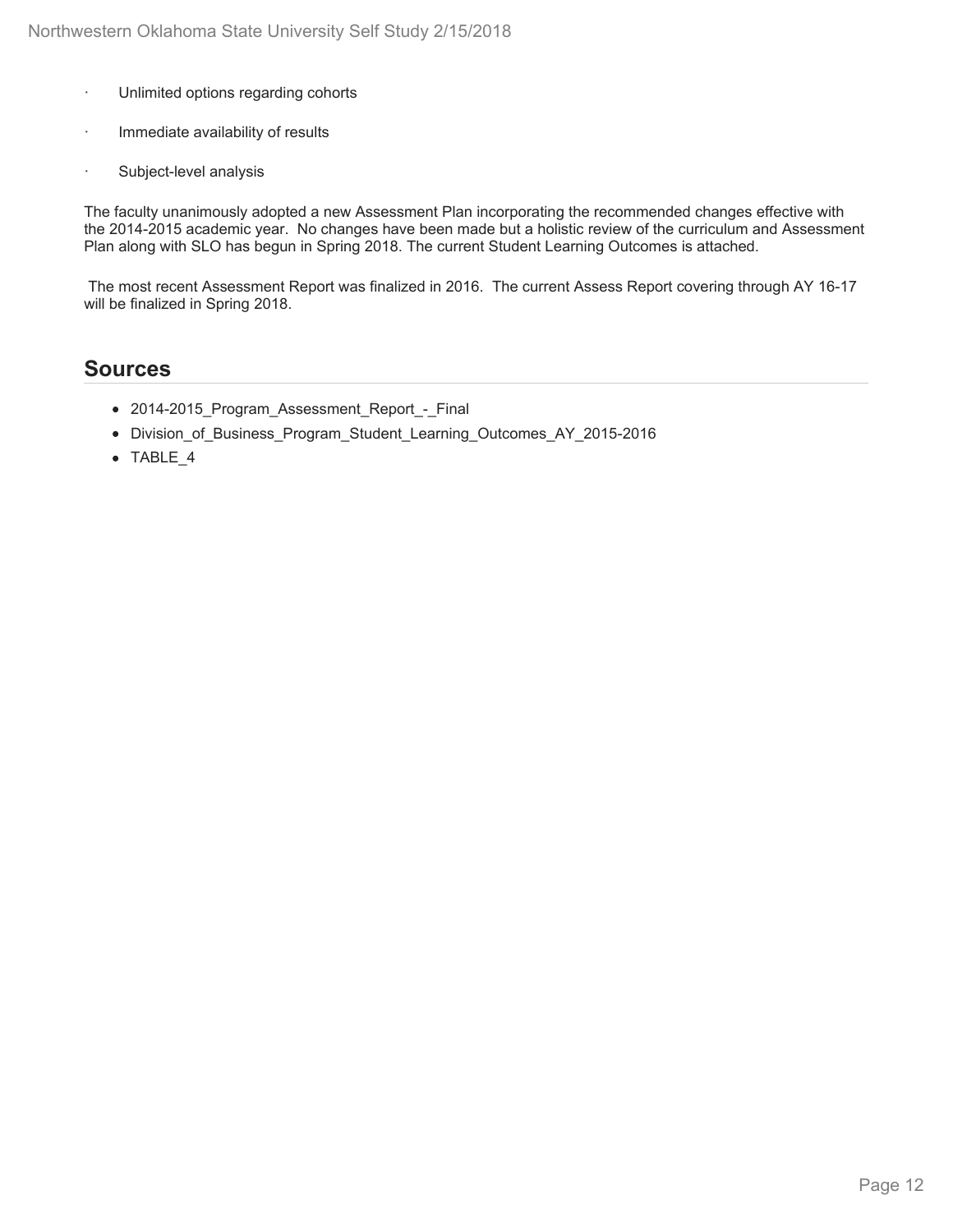# 5 - Standard 5 Faculty and Staff Focus

#### a. **Faculty and Staff Focus**

Complete Table 5.1 Standard 5 - **Faculty- and Staff-Focused Results** found under the Evidence File above

#### b. **Faculty Qualifications**

Complete Table 5.2 Standard 5 - **New Full-Time and Part-Time Faculty Qualifications** and Table 5.3 Standard 5, Criterion 5.8 - **Scholarly and Professional Activities**, found under the Evidence File tab above, for **new** full-time and part-time faculty members hired since last self-study or QA report. Do not include faculty members previously reported.

## **QA Report**

**Status:** Not Started | **Due Date:** Not Set

**Assigned To** Not Assigned

## **Institution Response**

The Division of Business has added two adjunct faculty members through AY17.

Dr. Johnny Nelson teaches online accounting or accounting based courses: International Accounting, Management Controls (Cost Accounting for managers).

Ms. Jana Walker was added as an adjunct instructor. Ms. Walker has a MS in Agricultural Economics and is an Oklahoma CPA, serves as a managing Partner in a CPA firm. She has been teaching Financial and Managerial Accounting.

### **Sources**

• Table 5.2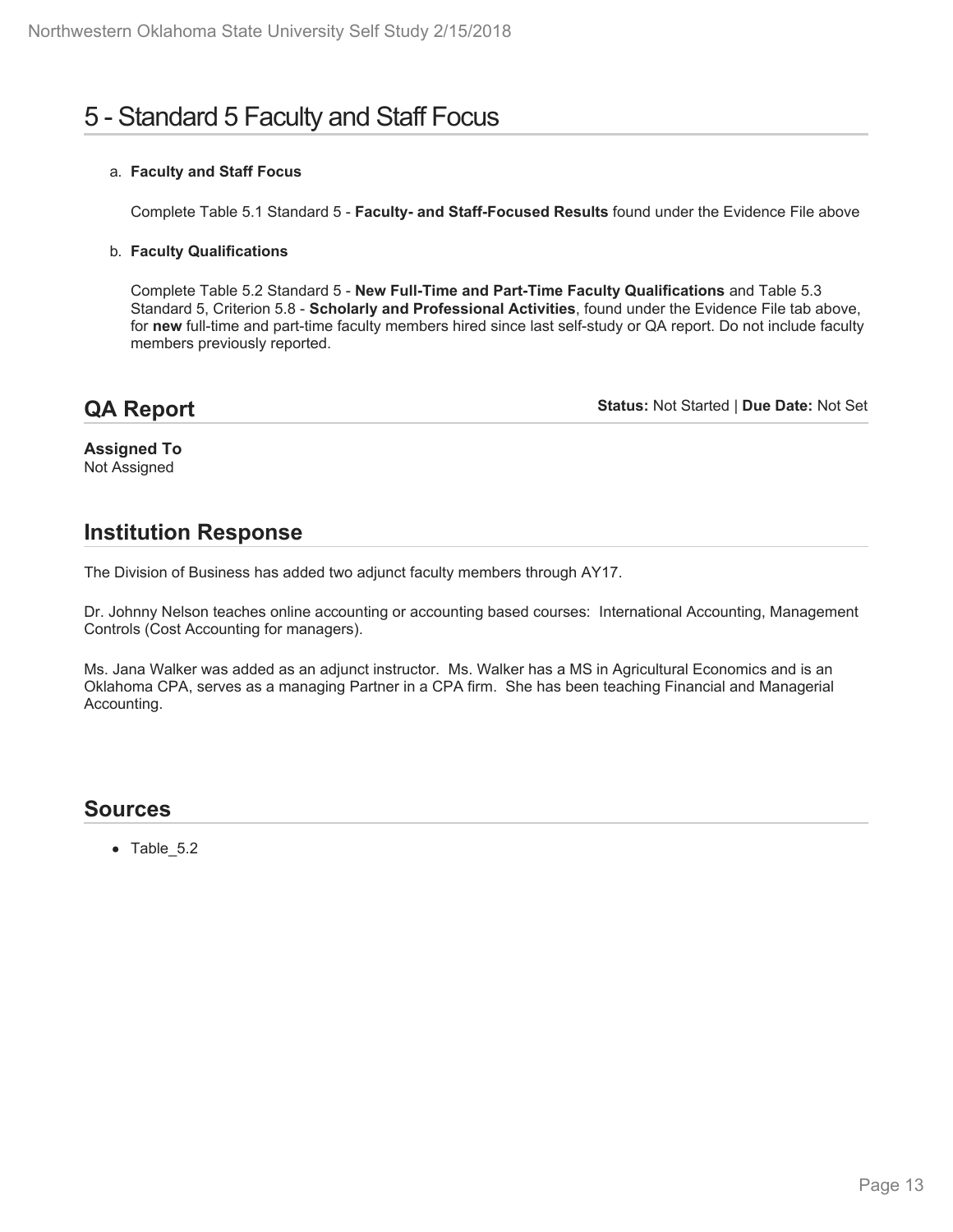# 6 - Standard 6 Educational and Business Process Management

#### **a. Curriculum**

List any existing accredited degree programs/curricula that have been substantially revised since your last report and, for each program, attach a Table - Standard 6, Criterion 6.1.3 - Undergraduate CPC Coverage, found under the Evidence File tab above.

List any new degree programs that have been developed and, for each new program since your last report, attach a Table - Standard 6, Criterion 6.1.3 - Undergraduate CPC Coverage found under the Evidence File tab above.

**If a program has met the requirements of having graduates and being in existence for at least two years, please contact ACBSP accreditation staff and request that the "Adding New Programs to ACBSP Accreditation" Project be added for your business programs.**

**Note: If you have a new degree at a level currently accredited by ACBSP, then report information on: student enrollment, program objectives, instructional resources, facilities and equipment, admissions requirements, graduation statistics, core professional components (CPCs), and the outcomes assessment process to ACBSP. If the new degree is at a higher level than what is currently accredited, the school must complete a self-study to add the degree.**

If the new degree is at a higher level then what is currently accredited, the school must complete a self-study to add the degree. New degree programs, majors or emphases must be in effect for at least two years and have graduates before accreditation will be granted.

If the new program is determined to be substantially different from other programs offered by the institution, ACBSP, at its discretion, may direct a new visit to be conducted. If, as a result of a new program visit, ACBSP determines that the overall quality of an institution is being diminished, the institution may be scheduled for a complete reevaluation.

#### **b. List any accredited programs that have been terminated since your last report.**

**c. Provide three or four examples of organizational performance results. R**eport what you consider to be the most important data, using Table 6.1 Standard 6 - Organizational Performance Results, found under the Evidence File tab above. It is not necessary to provide results for every process.

## **QA Report**

**Status:** Not Started | **Due Date:** Not Set

**Assigned To** Not Assigned

### **Institution Response**

No major changes to the program or curriculum has taken place since the last Quality Assurance report.

No new degree programs have been initiated since the last Quality Assurance Report.

NWOSU and the DOB continue to aggressively and actively pursue new student enrollment and improve student retention in spite of a ongoing reduction in state funding and the corresponding financial challenges brought forth by the uncertainty.